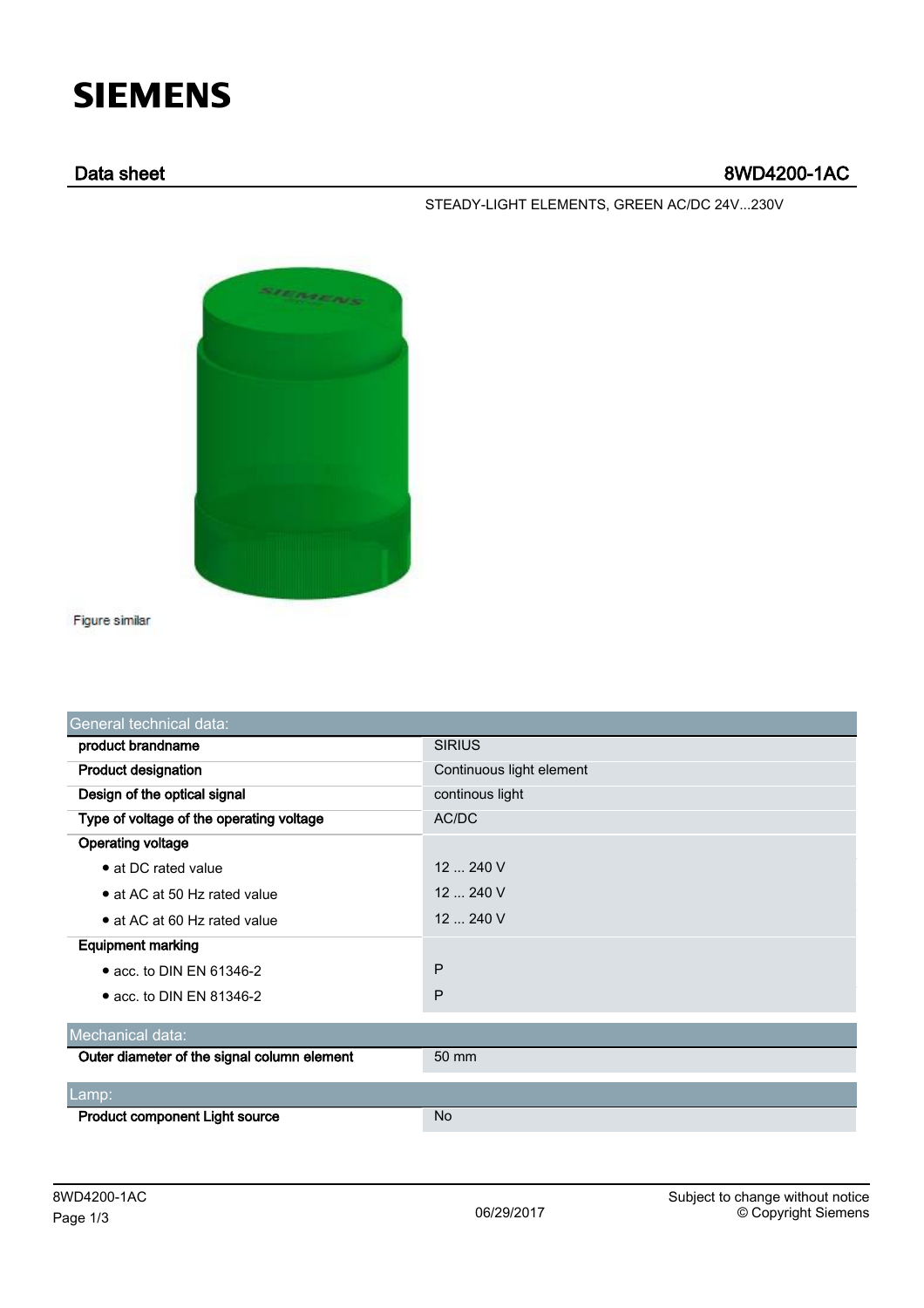| Type of light source                 | filament lamp / LED |  |  |  |
|--------------------------------------|---------------------|--|--|--|
| <b>Mounting type</b>                 | <b>BA 15d</b>       |  |  |  |
| Ambient conditions:                  |                     |  |  |  |
| Ambient temperature during operation | $-20$ +60 °C        |  |  |  |
| Protection class IP                  | <b>IP54</b>         |  |  |  |
| Height                               | 67 mm               |  |  |  |
| Width                                | 52 mm               |  |  |  |

| Certificates/approvals |  |
|------------------------|--|
|                        |  |

| <b>General Product Approval</b> |  | <b>EMC</b> | <b>Declaration of</b><br>Conformity | other        |
|---------------------------------|--|------------|-------------------------------------|--------------|
| Uı<br>UШ                        |  | C-Tick     | EG-Konf.                            | Confirmation |

Further information

Information- and Downloadcenter (Catalogs, Brochures,…) <http://www.siemens.com/industrial-controls/catalogs>

Industry Mall (Online ordering system)

<https://mall.industry.siemens.com/mall/en/en/Catalog/product?mlfb=8WD4200-1AC>

Cax online generator

<http://support.automation.siemens.com/WW/CAXorder/default.aspx?lang=en&mlfb=8WD4200-1AC>

Service&Support (Manuals, Certificates, Characteristics, FAQs,...)<br>https://support.industry.siemens.com/cs/ww/en/ps/8WD4200-1AC industry.siemens.com/cs/ww/en/ps/8WD4200-1AC

Image database (product images, 2D dimension drawings, 3D models, device circuit diagrams, EPLAN macros, ...) [http://www.automation.siemens.com/bilddb/cax\\_de.aspx?mlfb=8WD4200-1AC&lang=en](http://www.automation.siemens.com/bilddb/cax_de.aspx?mlfb=8WD4200-1AC&lang=en)